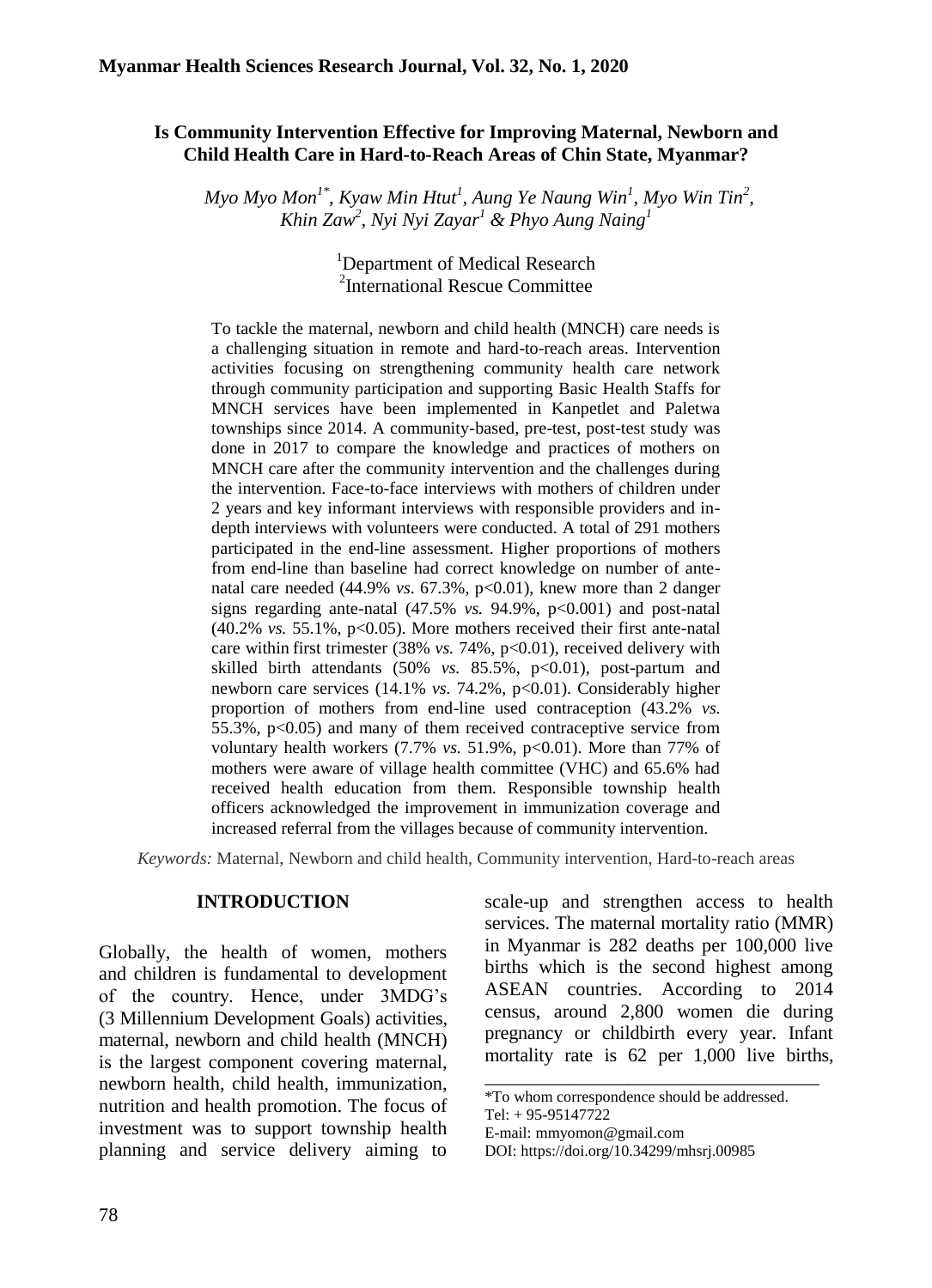compared to 25 in Cambodia and 11 in Thailand. Among different States and Regions of Myanmar, highest MMR of 357 is seen in Chin State showing geographic disparity in maternal mortality when comparing to national average.<sup>1</sup> Furthermore, according to Public Health Statistics Report (2014-2016), Kanpetlet and Paletwa Townships were included in the twenty townships needed for maternal health intervention.<sup>2</sup>

To tackle the MCH care needs of communities in hard-to-reach areas of Chin State, with the support of 3 MDG, International Rescue Committee (IRC) has designed a maternal and child health program in partnership with Township Health Department and local NGO. Working in partnership with State and Region Health Departments under the Ministry of Health and Sports, the program is supporting the work of Basic Health Staff (BHS). Besides support to facility-based healthcare services, the fund is also providing significant financing for community-based health care work by supporting Community Health Workers (CHW) and Auxiliary Midwives (AMW) for identifying the need for an emergency referral.

Strengthening local capacities to improve MNCH was launched in 2010 across 100 villages in Southern Chin State up to 2013 by European Union fund. Starting from 2014, with support of 3 MDG fund, it was expanded to the whole townships of Paletwa and Kanpetlet in Southern Chin State. Project interventions were supporting BHS for MNCH activities, training of CHWs, AMWs and Village Health Committee (VHC) for raising awareness of community and emergency referral. Implementation of community health prevention and behaviour change communication (BCC) activities was done in collaboration with BHS.

Previous community intervention studies have documented the successful application of various strategies including BCC in promoting maternal, newborn and child health care. $3-7$  The BCC strategy has been used to implement advocacy, communication and social mobilization activities in order to increase knowledge and utilization of health services for improved maternal and child health outcomes of the target population.

According to the project design, midwives (MWs) and supportive staff have to conduct individual support supervision visits to each village focusing on early detection and timely referral of MCH cases, health education and community mobilization for health promotion. CHWs/AMWs are also participating in MW outreach and health education actions not only as part of handson training but also for strengthening the linkages between CHWs/AMWs/VHCs and MWs, and health facilities. BHS and IRC programme staff carried out continuous support activities for CHW/AMWs, which foster sustainable capacity and improve the quality of services. With the aim of determining progress of the project in the communities by comparing with the baseline assessment which was carried out in  $2015$ .<sup>8</sup> an end-line assessment was carried out during September and December 2017.

# **MATERIALS AND METHODS**

### *Study design and study population*

A community-based, pre- and post-intervention study was conducted applying both quantitative and qualitative methods at Kanpetlet Township and Paletwa Township, Southern Chin State. Baseline assessment was carried out in 2015 and end-line assessment was conducted during September-December 2017. Study population included mothers of less than 2 years old children and health care providers.

### Inclusion criteria

Mothers of under 2 years old children who are staying at least 2 years at the study township

### Exclusion criteria

Mothers of under 2 years old children who were moving into the study township after delivery of the index child. Participants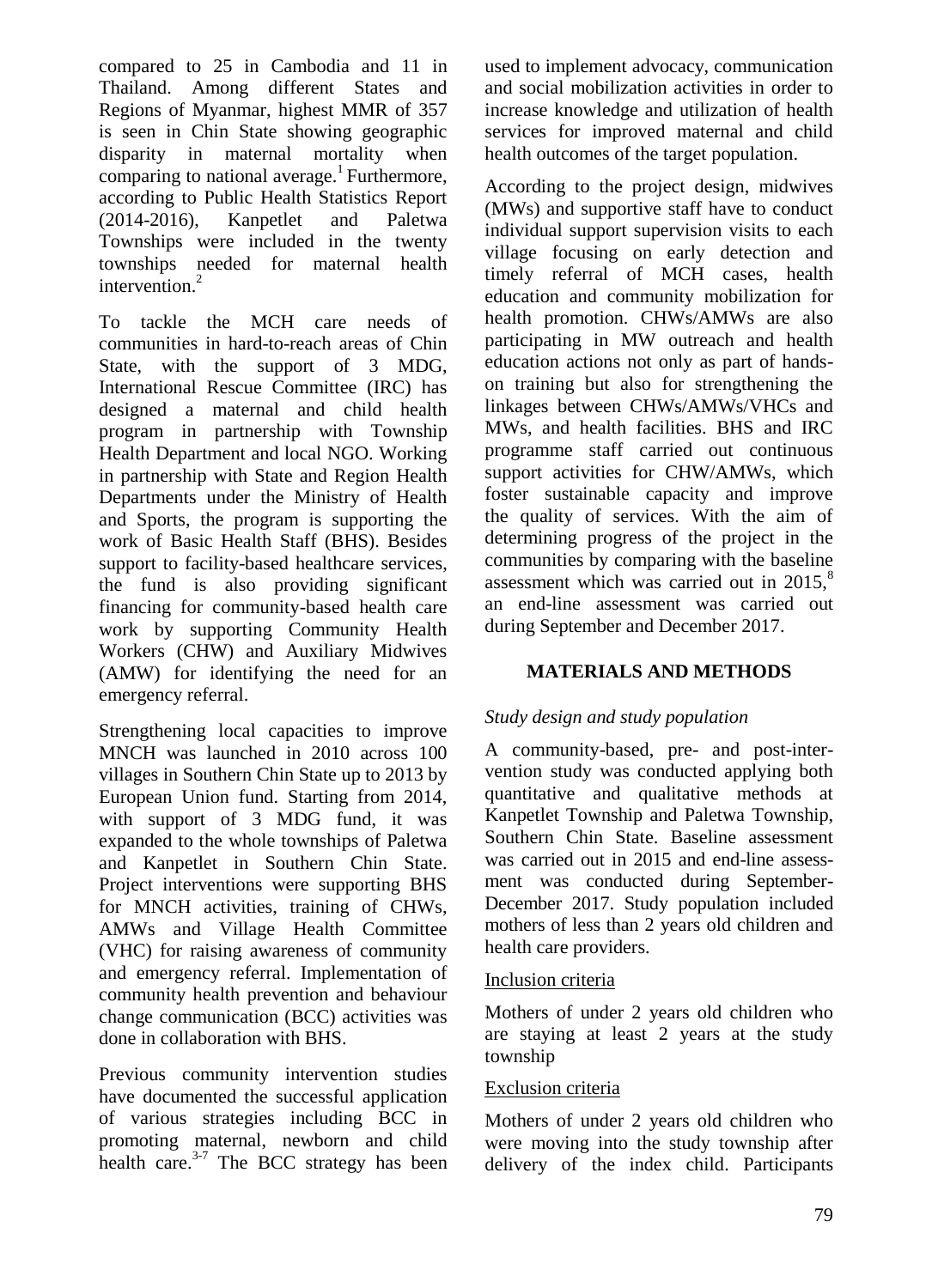included in the qualitative assessment were responsible providers from public sector, focal persons from international and local non-governmental organizations, volunteers and VHC members.

### *Intervention components and process*

Program intervention activities were supporting BHS for MNCH activities such as providing travel expenses to attend monthly meeting, financial support for meeting with VHC, outreach and supervision support; revitalizing village health committee, and training of CHWs, AMWs and VHC for raising awareness of community and emergency referral. In particular, CHWs, AMWs and VHCs were trained under the leadership of Township Health Officer and BHS regarding the danger signs and need of emergency referral to implement community health prevention and behavior change communication (BCC) activities in collaboration with BHS.

A process called Accountability, Equity, and Inclusion (AEI) practice cycle was also conducted as a series of meetings between BHS, VHC and local NGO. It is applied to identify the gaps in MNCH care after discussions have been made between local NGO, BHS and VHC thereby aiming for improving MNCH care. AEI cycle was carried out as the step-by-step approach aiming to recognize challenges, search for the solutions and make final decision after discussion with focal person from public sector.

# *Sample size and sampling*

Sample size was calculated considering a difference in proportions of mothers on knowledge about danger signs before and after the intervention as 25% (50% before intervention and 75% after intervention). Therefore, total number of mothers needed in each township would become 140 for 95% confidence level, power of 80%, design effect of 2, and non-response rate 5%. Cluster sampling was applied to recruit the required sample size. At each township, seven villages were randomly chosen

considering to include from different geographical areas and after excluding the no-go zones and conflict areas. At each selected village, a total of 20-25 eligible participants were recruited. A total of 12 qualitative interviews were done by using purposive sampling.

# *Data collection*

Training of interviewers was done at Department of Medical Research before field data collection. Using a pre-tested, structured questionnaire, face-to-face interviews were conducted with mothers of under two years old children by well-trained interviewers. In some villages, interviews were done with the help of trained translators. Outcome measures for quantitative assessment were knowledge and practice of mothers on antenatal, delivery and post-natal period. Key informant interviews (KIIs) with responsible service providers and in-depth interviews (IDIs) with volunteers and VHC members were also carried out using the guidelines. Confidentiality of the participants' information was ensured.

# *Data management and analysis*

Data entry was done using EpiData-3.1 and analyses were conducted using SPSS version 20. Descriptive statistics were shown as frequency and percentage for categorical variables and as mean or median for continuous variables. Comparison of outcome measures was done using Chi square test. Manual thematic analysis was applied for qualitative information. Triangulation of the research results was done from both quantitative and qualitative information to capture the comprehensive understanding of the program.

# *Ethical consideration*

Verbal informed consent was taken from all the participants after thorough explanation about the assessment. Anonymity and confidentiality of the information were ensured using the code numbers and only investigators have accessed to the information. The study was approved by the Ethics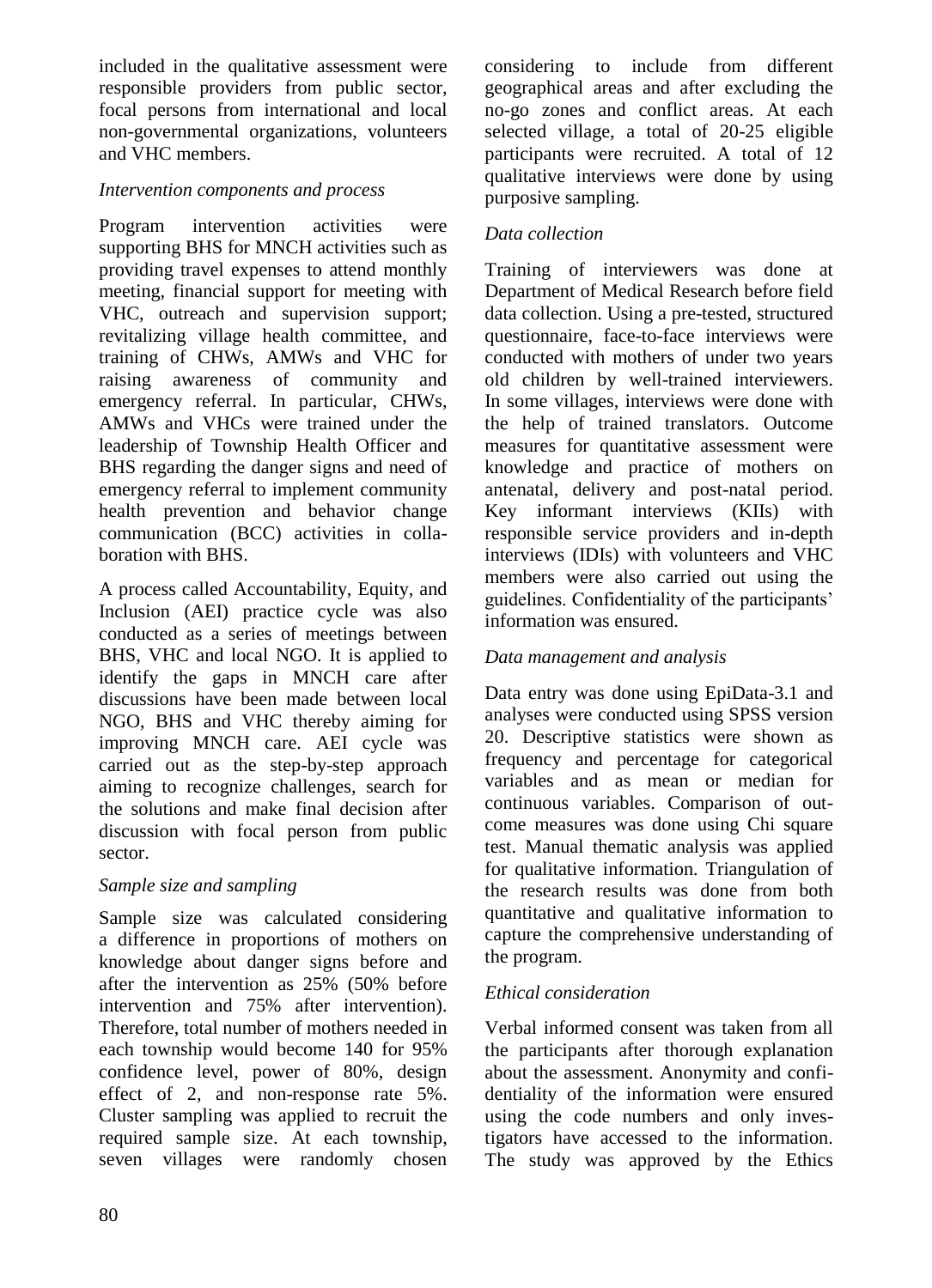Review Committee of Department of Medical Research, Myanmar (Ethics/DMR/ 2017/ 159).

#### **RESULTS**

A total of 291 respondents participated in the end-line assessment. Background characteristics of the participants were not different between baseline and end-line. Age of the mothers ranged from 17 to 49 years with the mean age of  $29.0 \pm 6.1$  years at baseline and 29.2±6.4 years at end-line. Mean age of children were 12.9±7.4 months and  $13.2\pm7.3$  months at baseline and end-<br>line, respectively. line, respectively.



Fig. 1. Proportions of mothers having correct knowledge on antenatal, delivery and newborn care at baseline and end-line

Figure 1 illustrates the proportions of mothers having correct knowledge on antenatal, delivery and newborn care at baseline and end-line. Significantly higher proportions of mothers from end-line have correct knowledge on number of AN care needed (44.9% *vs* 67.3%, p<0.01), new more than >2 ante-natal (47.5% *vs* 94.9%, p<0.001) and post-natal danger signs (40.2% *vs* 55.1%, p<0.05). Similarly, more mothers from end-line have correct knowledge on newborn care such as keeping baby warm (71.7% *vs* 93.1%, p<0.05), keeping baby

clean (38.5% *vs* 81.8%, p<0.001) and breast feeding (25.0% *vs* 95.9%, p<0.001).



Fig. 2. Practice of mothers regarding antenatal, delivery and post-natal care at baseline and end-line

Practice of mothers regarding antenatal, delivery and post-natal care at baseline and end-line is shown in Figure 2. Considerably higher proportion of mothers from end-line received their  $1<sup>st</sup>$  AN care within first trimester (38.0% *vs* 74.0%, p<0.01), delivered with skilled birth attendants (50.0% *vs*  85.5%, p<0.01), received post-partum and newborn care (14.1% *vs* 74.0%, p<0.001), and practiced post-partum contraception (43.2% *vs* 55.0%, p<0.05). Many of them received contraceptive service from voluntary health workers (7.7% *vs*. 51.9%,  $p<0.01$ ).

Table 1. Proportions of children immunized at end-line assessment

| Characteristics         | Number<br>of eligible<br>children | Immunization<br>received<br>$n\frac{9}{6}$ |
|-------------------------|-----------------------------------|--------------------------------------------|
| BCG                     | 269                               | 221/269(82.2)                              |
| >2 months old children  |                                   |                                            |
| Pentavalent & OPV       |                                   |                                            |
| >2 months old children  | 269                               | 219/269(81.4)                              |
| >6 months old children  | 224                               | 188/224(83.9)                              |
| Measles                 |                                   |                                            |
| >9 months old children  | 186                               | 134/186(72.0)                              |
| >12 months old children | 134                               | 111/134(82.8)                              |
| >18 months old children | 77                                | 64/77(83.1)                                |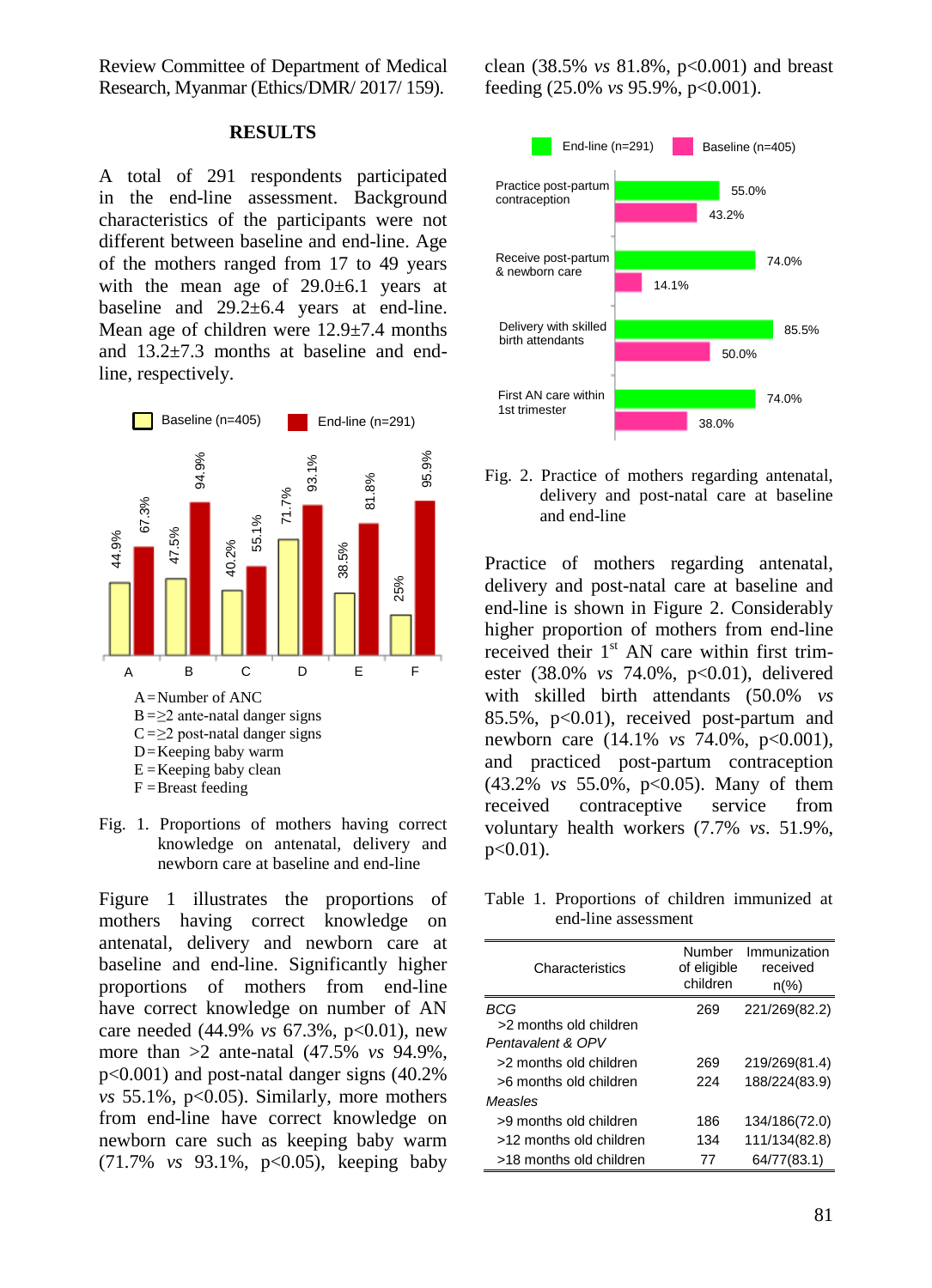As shown in Table 1, over 80% of children received BCG, pentavalent and measles immunization according to their age.



Fig. 3. Activities of village health committee attended by mothers from end-line assessment

Activities of village health committee (VHC) attended by mothers from end-line assessment such as health education, VHC meeting, cooking demonstration and meeting on referral information are described in Figure 3. Commonest VHC activity attended by mothers was health education (64.9%) which was followed by VHC meeting (30.6%), cooking demonstration (27.5%) and referral information (14.1%). Village health committees were strengthened and health volunteers were actively participated in MNCH care. They could identify the risk mothers and referred them for delivery at health facility, and help in nutrition promotion.

### Information from qualitative assessment

*Providers" perspective on scope and coverage of the intervention, and challenges during implementation*

During key informant interviews and indepth interviews, focal persons from public sector acknowledged the achievement of MNCH project especially on the success of immunization coverage and referrals from the villages. With the support of IRC, midwives from each RHC could attend monthly meeting at Township Hospital.

Therefore, MWs could carry back the immunization boxes which could able to enhance the immunization programs at the villages. Revitalization of the village health committees (VHC) was another major achievement of the program. VHC members actively participated in the MNCH care as well as environmental sanitation. Promotion of community participation is also achieved through VHC activities. Another important achievement was establishment of emergency fund at each village run by VHC.

Some of their responses during the interviews were as follows:

*"IRC give travel support to all midwives, so they could attend the monthly meeting at Township Hospital. Then, they could carry back the immunization boxes. It helps to improve EPI coverage. In the past, EPI coverage is about 70%. Now, it becomes 90%. This is the main success of the program…"* 

### (Focal person, public sector)

*"In the past, EPI (Expanded Program of Immunization) was carried out in only 19 villages. After initiation of the MNCH project, we could cover the whole township for EPI…"*

# (Focal person, local NGO, Kanpetlet)

*"…AEI practice cycle is useful and also successful. We like the process as it could help in negotiating the gaps between community and BHS"*

# (Focal person, local NGO, Paletwa)

*"…Community participation is improved. In the past, villagers were not willing to help the midwives for carrying immunization box. Now, it"s good that volunteers are helping the MWs for immunization …"*

(Focal persons, local NOG, both townships)

*"Establishment of "emergency fund" led by VHC is successful. In some villages, they have about 10 lakhs …"*

(Focal person, local NGO, Paletwa)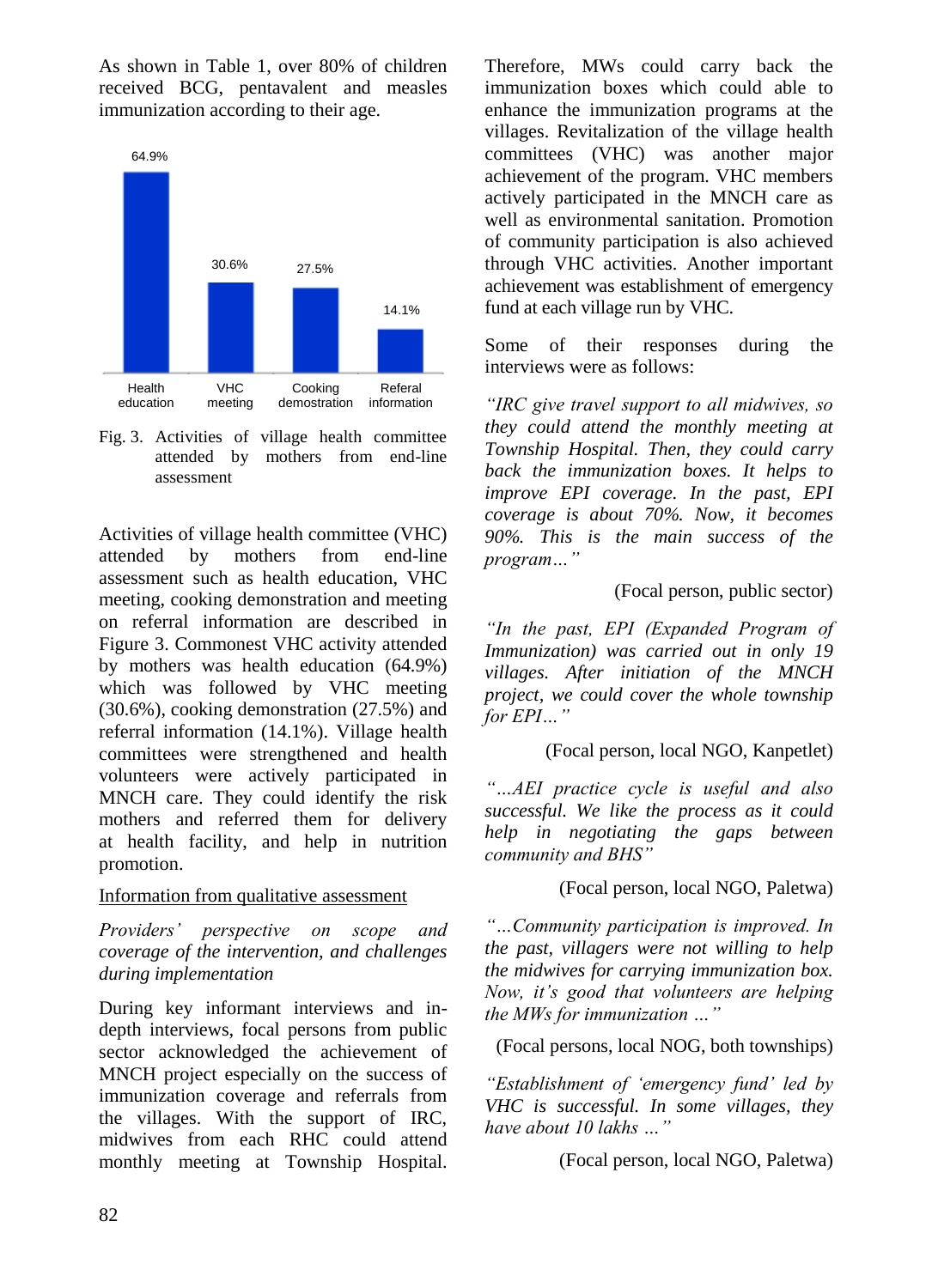Besides achievement, service providers also highlighted the challenges and difficulties they have faced during different stages of the program implementation. Challenges they mentioned were:

- Limited human resource in public sector
- Language barrier in some rural areas
- Presence of restricted areas
- Difficulty in communication which hinder the preparation of activities
- Absence of communication channel like telephone to monitor village health volunteers
- Very sparse situation of villages
- Weakness in volunteer reporting system
- Attrition of volunteers in some villages

### **DISCUSSION**

Community intervention approach significantly improved the knowledge and practice of mothers on maternal and newborn health care as well as strengthened the community health care network through community participation. Furthermore, revitalization of village health committee and using volunteer health workers was beneficial and suitable especially in hard-to-reach areas. Applying Accountability, Equity, and Inclusion (AEI) practice cycle could also identify the gaps in MNCH care and able to recognize the challenges and search for the solutions. Such kind of approach seems effective since all concerned people included in the process which could enhance the community participation and ownership.

Application of different intervention strategies have been documented in previous studies showing improvements in MNCH care as well as challenges faced by the implementers. $3-7,9,10$  In Vietnam, assessment on MCH handbook intervention was done and challenges were identified. Although MCH outcomes were improved, weakness in recording handbook by mothers as well as provider was seen as a challenge.<sup>4</sup> In Kenya, assessment was done to see the MNCH outcomes after using monitoring and tracking tool for community health

volunteers. After using the tool, volunteers could able to plan their activities and workloads, identify requirements of beneficiaries for MNCH care. Voluntary health workers acknowledged the usefulness of the tool and MNCH outcomes were also improved.<sup>9</sup> A community-based randomized controlled trial conducted in rural Ethiopia documented the role of mobile health intervention. The study showed that improved MCH outcomes were achieved with the use of mobile phone equipped with short message service linking community health workers to health centers.<sup>10</sup>

In achieving reduction of maternal mortality, improved knowledge and practice of mothers is essential since most maternal deaths occurred during delivery and immediate post-natal period. Successful outcomes in current study were improvement in knowledge as well as practice of mothers regarding MNCH. Specifically, knowledge of mothers on AN care, danger signs during pregnancy, delivery and postpartum were improved at end-line. In addition, more mothers from end-line received AN, delivery and PN care services than baseline. These showed the positive outcomes from community intervention at the townships which need maternal health intervention.

These findings are also consistent with a review done in 2015 to assess the effectiveness of community-based intervention packages in reducing maternal and neonatal morbidity and mortality. According to the review, community-based intervention packages had provided the encouraging evidences of the interventions in reducing morbidity for women, morbidity and mortality for babies through a range of community health workers and health promotion groups. It was also shown that community-based interventions also improved the uptake of immunization and other health care seeking practices.<sup>11</sup>

Another major achievement of the current MNCH project was increased immunization coverage in both townships as mentioned by the responsible public providers. Supporting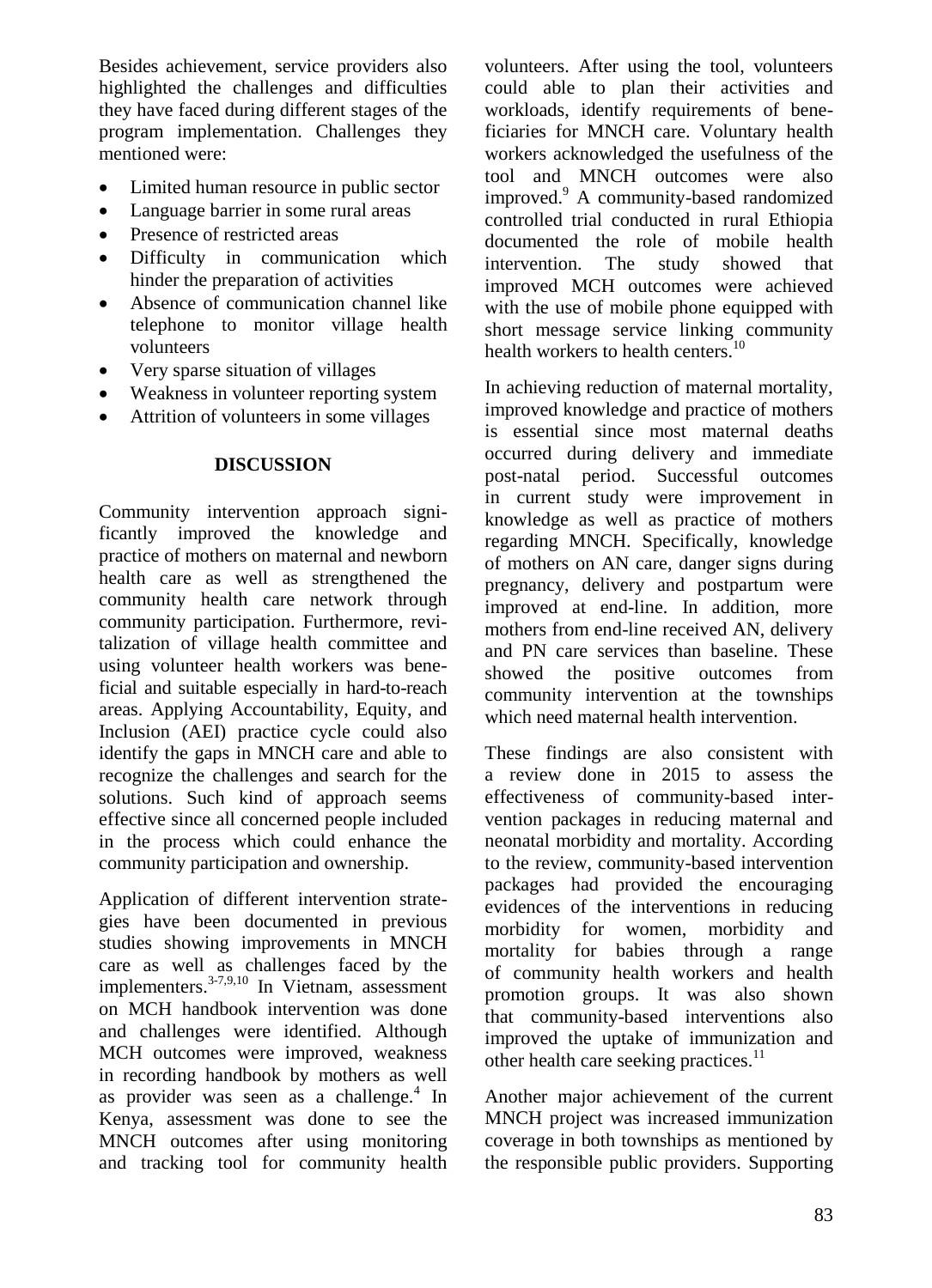midwives to attend the monthly meeting could enable them to carry back the immunization boxes thereby increasing the immunization coverage at remote areas where routine immunization was impossible. All the focal persons from public sector and local NGO acknowledged the success of immunization coverage after initiation of the project although it was still lower than national average.

Successful MNCH outcomes were achieved along with the improvement in community participation. It was also linked with the revitalization of village health committees (VHC) and establishment of "emergency fund" at the villages. As part of community intervention, village health committees were strengthened to help mothers for emergency referral, nutrition promotion, emergency fund raising and health education. However, sustainability of these VHCs and their activities after the project remained as a challenge.

There were certain limitations which should be acknowledged. First of all, at the time of data collection, the survey team could not get access to some villages from conflict and very hard to reach areas and we could not know the situation of mothers from these areas. Therefore, findings from current assessment reflect only to the areas which are free from these constraints. Secondly, there was a limitation in communication at some areas due to language barrier though trained translators were used to help for interviewing the participants. However, these limitations were overcome by including villages from different geographical areas and providing detailed explanation about the questionnaire to the translators.

Besides achievements, there were challenges in different stages of the program implementation. Limited human resource in public sector, presence of restricted areas, communication difficulty hindering the preparation of activities and language barriers were the major challenges as identified by the local implementing partners. Practical and sustained ways should be identified and implemented for maintaining achievement in immunization coverage. Ways and means for the sustainability of the village health committees, volunteers, emergency referral fund and community mobilization should be considered as to maintain the achievements in MNCH care. Strengthening of the linkage between BHS and VHC is also recommended.

### *Competing interests*

The authors declare that they have no competing interests.

### **ACKNOWLEDGEMENT**

Funding support for this study was provided by the International Rescue Committee in Myanmar. We sincerely acknowledged the Director Generals of the Department of Medical Research and Department of Public Health for allowing us to conduct the study and the Township Medical Officers from the study townships for their kind coordination. We are also grateful to all the participants who participated in the study.

### **REFERENCES**

- 1. Ministry of Health and Sports, Myanmar National Health Plan 2017-2021. Naypitaw, MOHS, 2016.
- 2. Department of Public Health. Public Health Statistics (2014-2016). Naypitaw, MOH, 2017.
- 3. Horii N, Habi O, Dangana A, Maina A, Alzouma S & Charbit Y. Community-based behavior change promoting child health care: A response to socio-economic disparity. *Journal of Health, Population, and Nutrition* 2016; 35:12. Available from: [doi:10. 1186/ s41043-016-0048-y]
- 4. Aiga H, Nguyen VD, Nguyen CD, Nguyen TTT & Nguyen LTP. Knowledge, attitude and practices: Assessing maternal and child health care handbook intervention in Vietnam. *BMC Public Health* 2016; 16: 129. Available from: [doi:10.1186/s 12889-016-2788-4]
- 5. Department of Medical Research & Burnet Institute. End-line report on "Male participation in maternal and newborn health: communitybased intervention". Yangon, DMR, 2014.